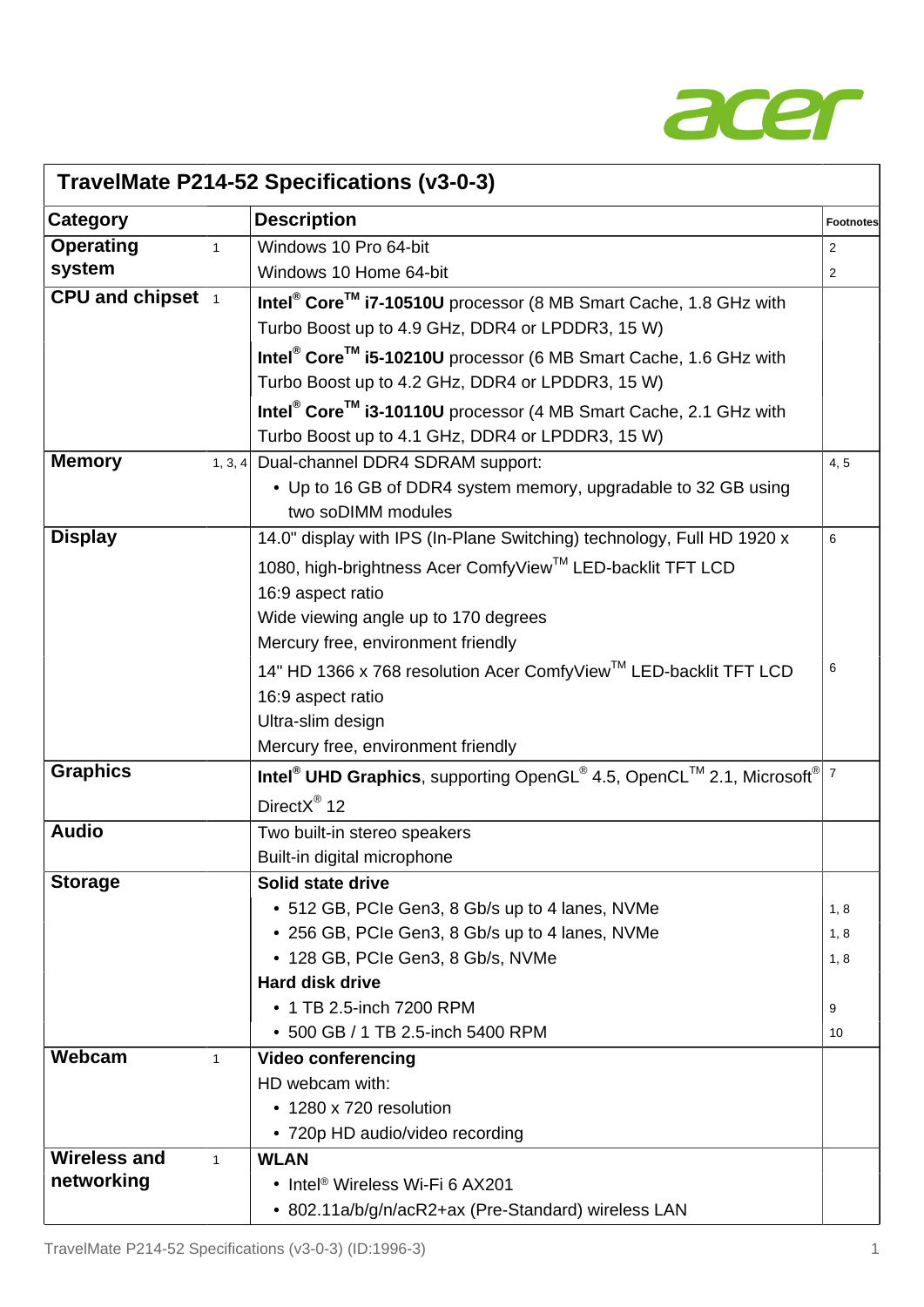|                       | TravelMate P214-52 Specifications (v3-0-3) |                                                                         |    |  |  |
|-----------------------|--------------------------------------------|-------------------------------------------------------------------------|----|--|--|
|                       |                                            | • Dual Band (2.4 GHz and 5 GHz)                                         |    |  |  |
|                       |                                            | • 2x2 MU-MIMO technology                                                |    |  |  |
|                       |                                            | • Supports Bluetooth <sup>®</sup> 5.0                                   |    |  |  |
|                       |                                            | • Wi-Fi CNVi Interface                                                  |    |  |  |
|                       |                                            | <b>WWAN</b>                                                             |    |  |  |
|                       |                                            | • LTE FDD: B1/B3/B5/B7/B8/B20/B28/B32                                   |    |  |  |
|                       |                                            | • LTE TDD: B38/B40/B41                                                  |    |  |  |
|                       |                                            | • WCDMA/HSPA+: B1/B2/B5/B8                                              |    |  |  |
|                       |                                            | • Support up to LTE Cat.6                                               |    |  |  |
|                       |                                            | • LTE FDD: Maximum download 300 Mbps, upload 50 Mbps.                   |    |  |  |
|                       |                                            | • LTE TDD: Maximum download 226 Mbps, upload 28 Mbps.                   |    |  |  |
|                       |                                            | • UMTS: Maximum download 384 Kbps, upload 384 Kbps                      |    |  |  |
|                       |                                            | • HSUPA: Maximum download 5.76 Mbps                                     |    |  |  |
|                       |                                            | • DC-HSPA+: Maximum download 42 Mbps                                    |    |  |  |
|                       |                                            | • Support Text Message (SMS)                                            |    |  |  |
|                       |                                            | • eSIM (selected models)                                                |    |  |  |
|                       |                                            | <b>LAN</b>                                                              |    |  |  |
|                       |                                            | • Gigabit Ethernet, Wake-on-LAN ready                                   |    |  |  |
| <b>Security</b>       |                                            | Acer ProShield Security Manager including:                              |    |  |  |
|                       |                                            | • Data Protection: File Encryption & Decryption, Personal Secure Drive  |    |  |  |
|                       |                                            | • Data Removal: File Shredder                                           |    |  |  |
|                       |                                            | Discrete Trusted Platform Module (TPM) solution                         |    |  |  |
|                       |                                            | BIOS user, supervisor passwords,                                        |    |  |  |
|                       |                                            | Kensington lock slot                                                    |    |  |  |
| <b>Dimensions and</b> | 1, 11,                                     | <b>Dimensions</b>                                                       |    |  |  |
| weight                | 12                                         |                                                                         |    |  |  |
|                       |                                            | • 328 (W) x 235.9 (D) x 19.9 (H) mm (12.91 x 9.29 x 0.78 inches)        |    |  |  |
|                       |                                            | Weight                                                                  |    |  |  |
|                       |                                            | • 1.625 kg (3.58 lbs.) with 3-cell battery pack, one SSD                |    |  |  |
| Power adapter         | $\mathbf{1}$                               | <b>Battery</b>                                                          |    |  |  |
| and battery           |                                            | • 48 Wh 3-cell Li-ion battery                                           | 13 |  |  |
|                       |                                            | (for models with HD Panel + SSD)                                        |    |  |  |
|                       |                                            | <b>Battery life:</b>                                                    |    |  |  |
|                       |                                            | Up to 11 hours (based on MobileMark® 2014 test results)                 |    |  |  |
| Input and control     |                                            | Keyboard                                                                |    |  |  |
|                       |                                            | 87-/88-/91-key Acer Fine Tip backlit keyboard with Home, End, Pg Up, Pg |    |  |  |
|                       |                                            | Dn keys, international language support, power button                   |    |  |  |
|                       |                                            | 87-/88-/91-key Fine Tip keyboard with Home, End, Pg Up, Pg Dn keys,     |    |  |  |
|                       |                                            | international language support, power button                            |    |  |  |
|                       |                                            | <b>TouchPad</b>                                                         |    |  |  |
|                       |                                            | Multi-gesture secure touchpad, supporting two-finger scroll; pinch;     |    |  |  |
|                       |                                            | gestures to open Cortana, Action Center, multitasking; Fingerprint      |    |  |  |
|                       |                                            | application commands                                                    |    |  |  |
|                       |                                            | • Windows Hello Certification                                           |    |  |  |
|                       |                                            | • Microsoft Precision Touchpad certification                            |    |  |  |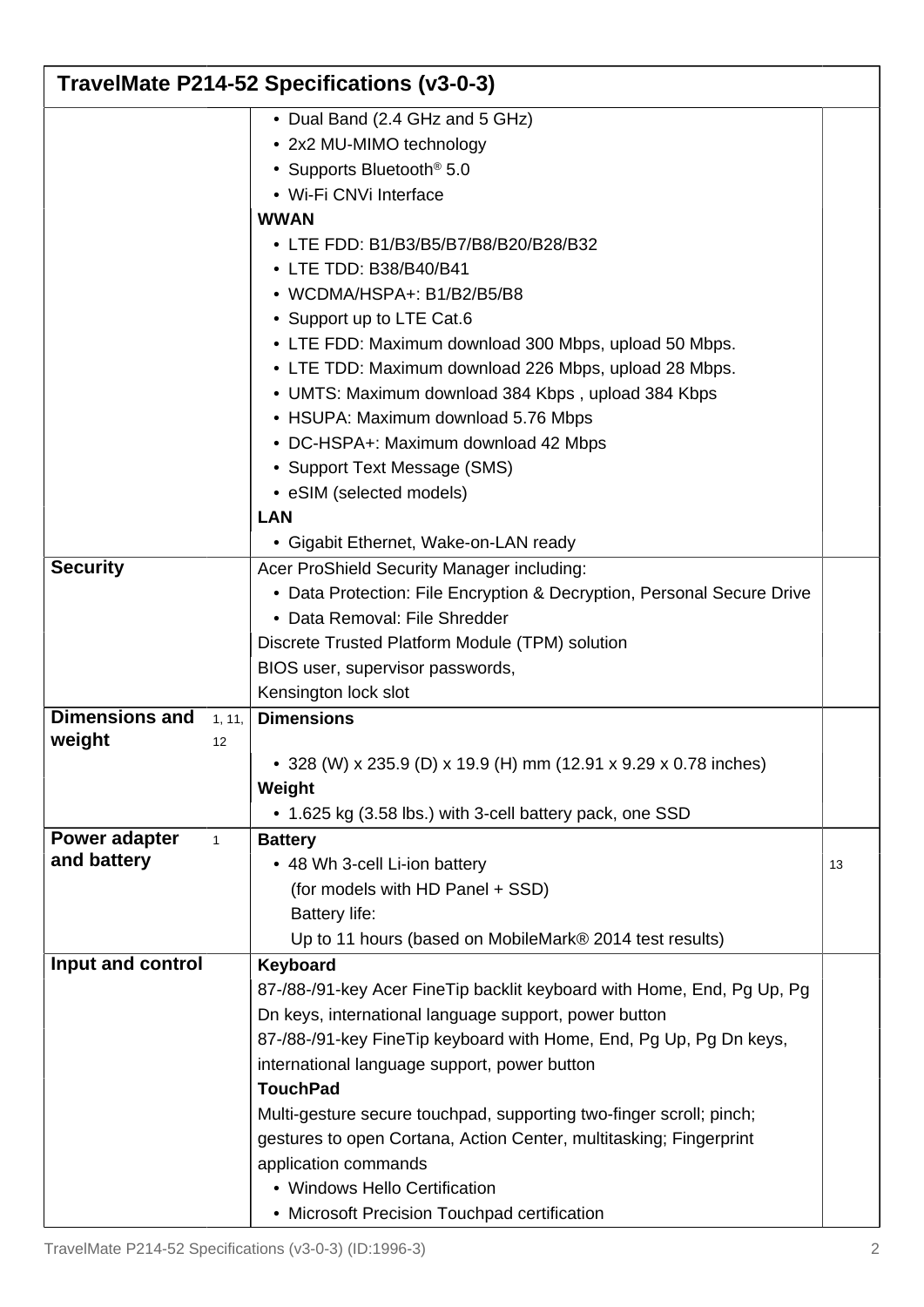| TravelMate P214-52 Specifications (v3-0-3)  |                                                                                                                                                                                                                                                                                                                                                                                                                                                                                                                                                                                                                                                                                                                                                                                         |  |  |  |
|---------------------------------------------|-----------------------------------------------------------------------------------------------------------------------------------------------------------------------------------------------------------------------------------------------------------------------------------------------------------------------------------------------------------------------------------------------------------------------------------------------------------------------------------------------------------------------------------------------------------------------------------------------------------------------------------------------------------------------------------------------------------------------------------------------------------------------------------------|--|--|--|
|                                             | Multi-gesture touchpad, supporting two-finger scroll; pinch; gestures to<br>open Cortana, Action Center, multitasking; application commands<br>• Microsoft Precision Touchpad certification<br>• Moisture resistant                                                                                                                                                                                                                                                                                                                                                                                                                                                                                                                                                                     |  |  |  |
| Input and output                            | USB Type- $C^{™}$ port supporting:<br>• USB 3.1 Gen 1 (up to 5 Gbps)<br>• DisplayPort over USB-C<br>• USB charging 5 V; 3 A<br>• DC-in port 5 or 9 or 15 or 20 V; 60 W<br>Three USB 3.1 Gen1 ports with one featuring power-off USB charging<br>Nano SIM slot<br>SD <sup>™</sup> Card reader<br>HDMI <sup>®</sup> port with HDCP support<br>External display (VGA) port<br>Ethernet (RJ-45) port<br>DC-in jack for AC adapter                                                                                                                                                                                                                                                                                                                                                           |  |  |  |
| <b>Windows Store</b><br>14<br><b>Apps</b>   | <b>In-House</b><br>• Acer Collection<br>• Quick Access                                                                                                                                                                                                                                                                                                                                                                                                                                                                                                                                                                                                                                                                                                                                  |  |  |  |
| <b>Windows</b><br>14<br><b>Desktop Apps</b> | Games<br>• Simple Solitaire<br><b>In-House</b><br>• Acer Control Center<br>• Acer Office Manager Agent<br>• Acer Office Manager Console<br>• Acer Product Registration<br><b>Security</b><br>• Acer Proshield                                                                                                                                                                                                                                                                                                                                                                                                                                                                                                                                                                           |  |  |  |
| <b>Options and</b><br>accessories           | Support Add-on features for Acer Type-C Dock II (ADK810)<br>MAC address pass-through to Dock (for laptop with LAN chip)<br>· Power button mirrors the host's<br>· Wake-on-LAN from Sleep/Hibernate/Off mode<br>- PXE boot via Dock LAN port<br>. LED behavior aligned with the host power status<br>Support Add-on features for Acer Type-C Dock I (ADK620)<br>· Wake-on-LAN from Sleep/Hibernate<br>- PXE boot via Dock LAN port<br>Support Acer USB Type-C Dock II (ADK810)<br>- Dimension: 204 (W) x 87 (D) x 23.9 (H) mm (8.03 x 3.42 x 0.94 inches)<br>· Weight: 250 g (0.55 lbs)<br>. Supporting up to three displays (one DP 1.2, two HDMI 2.0) with OS<br>driver installed<br>. One USB Type-C upstream port to host<br>· One USB Type-C downstream port for device (data only) |  |  |  |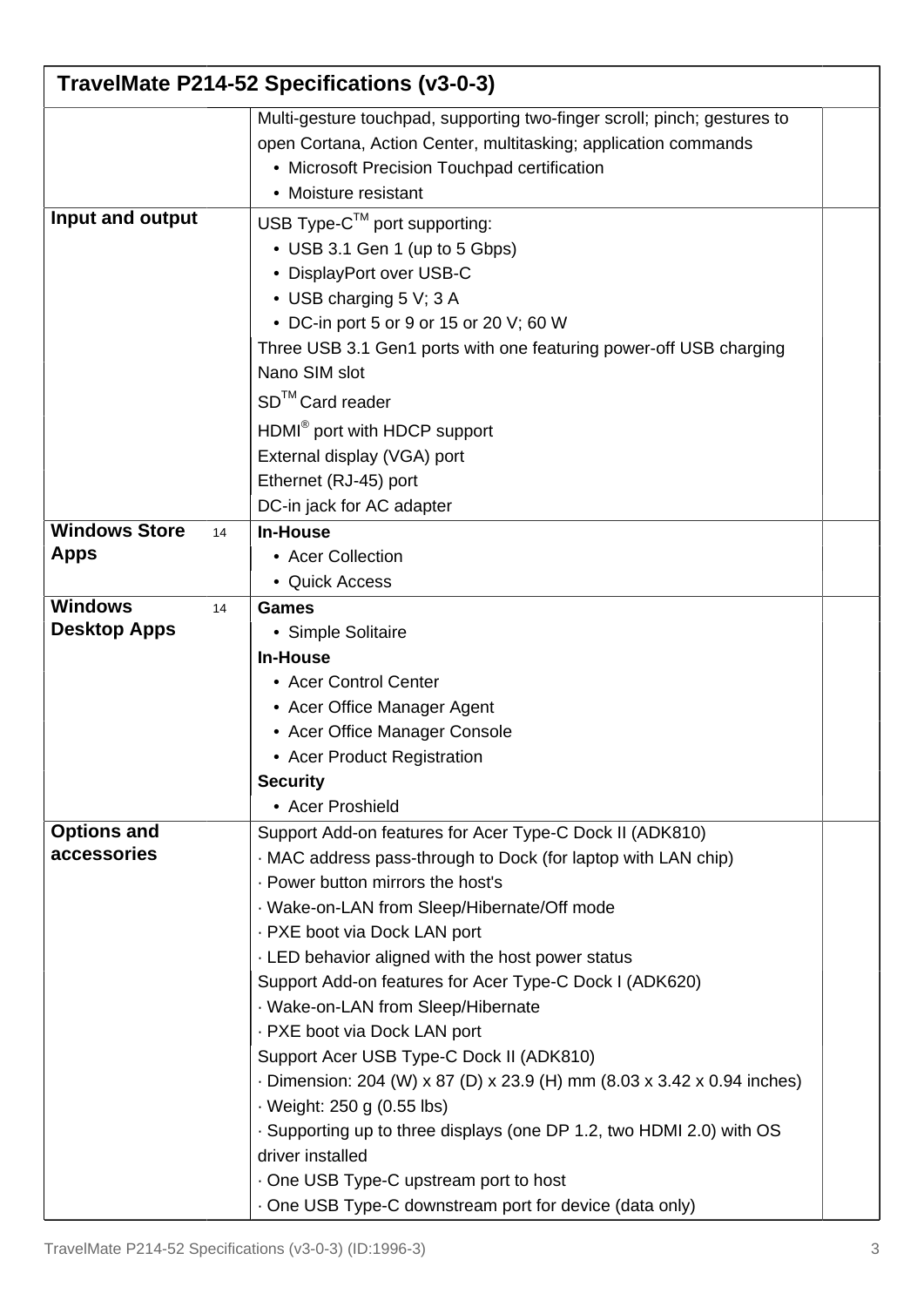| TravelMate P214-52 Specifications (v3-0-3)                                                                                 |                                                                           |    |  |  |
|----------------------------------------------------------------------------------------------------------------------------|---------------------------------------------------------------------------|----|--|--|
|                                                                                                                            | - Three USB 3.1 (one BC1.2) ports                                         |    |  |  |
|                                                                                                                            | - Ethernet (RJ45) port                                                    |    |  |  |
|                                                                                                                            | · Up to 60 W power supply delivering to system                            |    |  |  |
|                                                                                                                            | · Audio Combo Jack                                                        |    |  |  |
|                                                                                                                            | - 1 m USB Type-C cable                                                    |    |  |  |
|                                                                                                                            | · Vertical mode with stand                                                |    |  |  |
|                                                                                                                            | · VESA mount mode                                                         |    |  |  |
|                                                                                                                            | Support Acer USB Type-C Dock I (ADK620)                                   |    |  |  |
|                                                                                                                            | - Dimension: 200 (W) x 91.7 (D) x 21.5 (H) mm (7.87 x 3.61 x 0.85 inches) |    |  |  |
|                                                                                                                            | · Weight: 262 g (0.58 lbs)                                                |    |  |  |
|                                                                                                                            | . Supporting up to two displays (one DP 1.2 and one HDMI 2.0)             |    |  |  |
|                                                                                                                            | . One USB Type-C upstream port to host                                    |    |  |  |
|                                                                                                                            | · One USB Type-C downstream port to device (data only)                    |    |  |  |
|                                                                                                                            | · Three USB 3.1 (one BC 1.2) ports                                        |    |  |  |
|                                                                                                                            | · Ethernet (RJ45) port                                                    |    |  |  |
|                                                                                                                            | . Up to 57 W power supply delivering to system                            |    |  |  |
|                                                                                                                            | · Standalone microphone and headphone jack                                |    |  |  |
|                                                                                                                            | - 1 m USB Type-C cable                                                    |    |  |  |
| <b>System</b>                                                                                                              | <b>ENERGY STAR®</b>                                                       |    |  |  |
| compliance                                                                                                                 | $Wi-Fi^{\circledR}$                                                       |    |  |  |
|                                                                                                                            | $EPEAT^{\circledR}$ registered                                            | 15 |  |  |
| <b>Warranty</b>                                                                                                            | One-year International Travelers Warranty (ITW)                           |    |  |  |
| <b>Quality and</b>                                                                                                         | Temperature and humidity                                                  |    |  |  |
| reliability tests                                                                                                          | Hinge life                                                                |    |  |  |
|                                                                                                                            | Weight and pressure                                                       |    |  |  |
|                                                                                                                            | Acoustics                                                                 |    |  |  |
|                                                                                                                            | Spillage                                                                  |    |  |  |
|                                                                                                                            | Free drop                                                                 |    |  |  |
|                                                                                                                            | Shock and vibration                                                       |    |  |  |
|                                                                                                                            | Electrostatic discharge immunity                                          |    |  |  |
|                                                                                                                            | Keyboard-switch life                                                      |    |  |  |
|                                                                                                                            | MTBF (mean time between failures)                                         |    |  |  |
|                                                                                                                            | High Temperature (MIL-STD 810G)                                           |    |  |  |
|                                                                                                                            | Low Temperature (MIL-STD 810G)                                            |    |  |  |
|                                                                                                                            | Rain (MIL-STD 810G)                                                       |    |  |  |
|                                                                                                                            | Humidity (MIL-STD 810G)                                                   |    |  |  |
|                                                                                                                            | Vibration (MIL-STD 810G)                                                  |    |  |  |
|                                                                                                                            | Mechanical Shock, Transit Drop 122 cm (MIL-STD 810G)                      |    |  |  |
| Acer recommends Windows 10 Pro for business.                                                                               |                                                                           |    |  |  |
|                                                                                                                            |                                                                           |    |  |  |
| 1. Specifications vary depending on model.<br>2. 64-bit software is required to enjoy the advantages of 64-bit processing. |                                                                           |    |  |  |
|                                                                                                                            |                                                                           |    |  |  |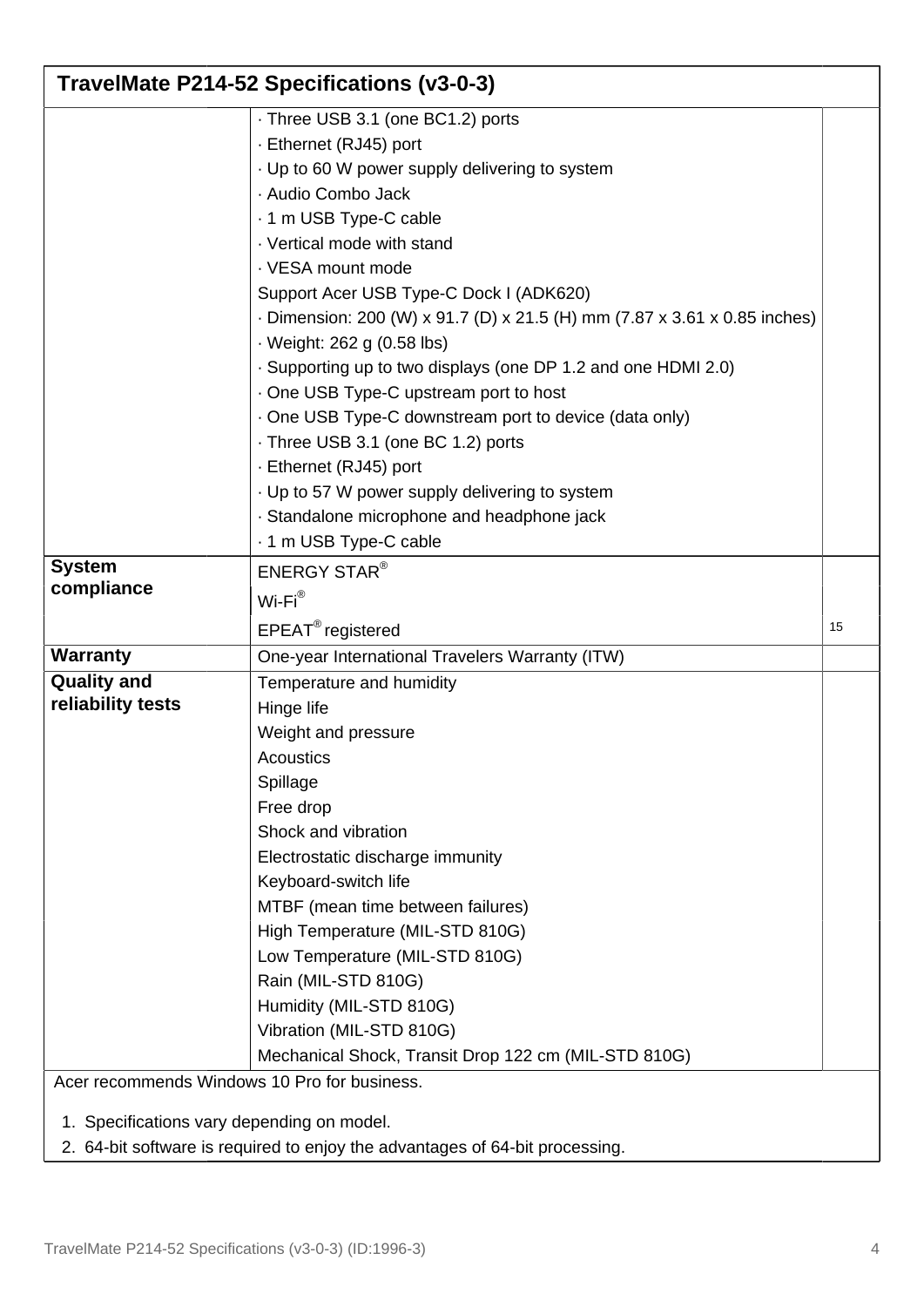## **TravelMate P214-52 Specifications (v3-0-3)**

- 3. Shared system memory may be allocated to support graphics, depending on system memory size and other factors. Actual system memory available to the operating system will be reduced by any memory used by the graphics solution and resources required by the operating environment.
- 4. Memory speed may vary, depending on the CPU, chipset or memory fitted.
- 5. A 64-bit operating system is required to enjoy the ultimate performance of 4 GB or higher memory.
- 6. All brands and product names mentioned herein include trademarks of their respective companies and are used solely to describe or identify the products.
- 7. Not all features indicated are supported on all SKUs
- 8. 1 GB is 1 billion bytes. Actual formatted capacity is less and may vary depending on preloaded materials and operating environment. Acer Recovery Management uses a portion of the stated hard disk capacity as dedicated backup space.
- 9. 1 GB is 1 billion bytes, 1 TB is 1000 GB. Actual formatted capacity is less and may vary depending on preloaded materials and operating environment. Recovery Management uses a portion of the stated hard disk capacity as dedicated backup space.
- 10. 1 GB is 1 billion bytes, 1 TB is 1000 GB. Actual formatted capacity is less and may vary depending on preloaded materials and operating environment. Acer Recovery Management uses a portion of the stated hard disk capacity as dedicated backup space.
- 11. Minor variations in system dimensions are possible due to the manufacturing process.
- 12. Weight may vary depending on product configuration, vendor components, manufacturing variability, and selected options.
- 13. Listed battery life is based on MobileMark 2014® productivity mode testing with wireless on. Details of MobileMark 2014 testing are available at www.bapco.com. Battery life rating is for comparison purposes only. Actual battery life varies by model, configuration, application, power management settings, operating conditions, and features used. A battery's maximum capacity decreases with time and use.
- 14. Bundled software may vary depending on hardware configuration, OS and regional availability.
- 15. EPEAT® registration varies by country. See http://www.epeat.net/ for registration status for each country.

In a continuing effort to improve the quality of our products, information in this document is subject to change without notice. Images shown are only representations of some of the configurations available for this model. Availability may vary depending on region.

As a phenomenon known to thin-film transistors (TFTs), liquid crystal displays (LCDs) commonly exhibit a small number of discoloration dots, as so-called "non-conforming pixels." This phenomenon is a limitation of TFT LCD technology, not a product defect, and as such is not covered by Acer's warranty.

© 2019. All rights reserved.

Microsoft and Windows are registered trademarks of Microsoft Corporation.

Ultrabook, Celeron, Celeron Inside, Core Inside, Intel, Intel Logo, Intel Atom, Intel Atom Inside, Intel Core, Intel Inside, Intel Inside Logo, Intel vPro, Itanium, Itanium Inside, Pentium, Pentium Inside, vPro Inside, Xeon, Xeon Phi, Xeon Inside, and Intel Optane are trademarks of Intel Corporation or its subsidiaries in the U.S. and/or other countries.

#### **About Acer**

Founded in 1976, Acer is now one of the world's top ICT companies and has a presence in over 160 countries. As Acer looks into the future, it is focused on enabling a world where hardware, software and services will fuse with one another to open up new possibilities for consumers and businesses alike. From service-oriented technologies to the Internet of Things to gaming and virtual reality, Acer's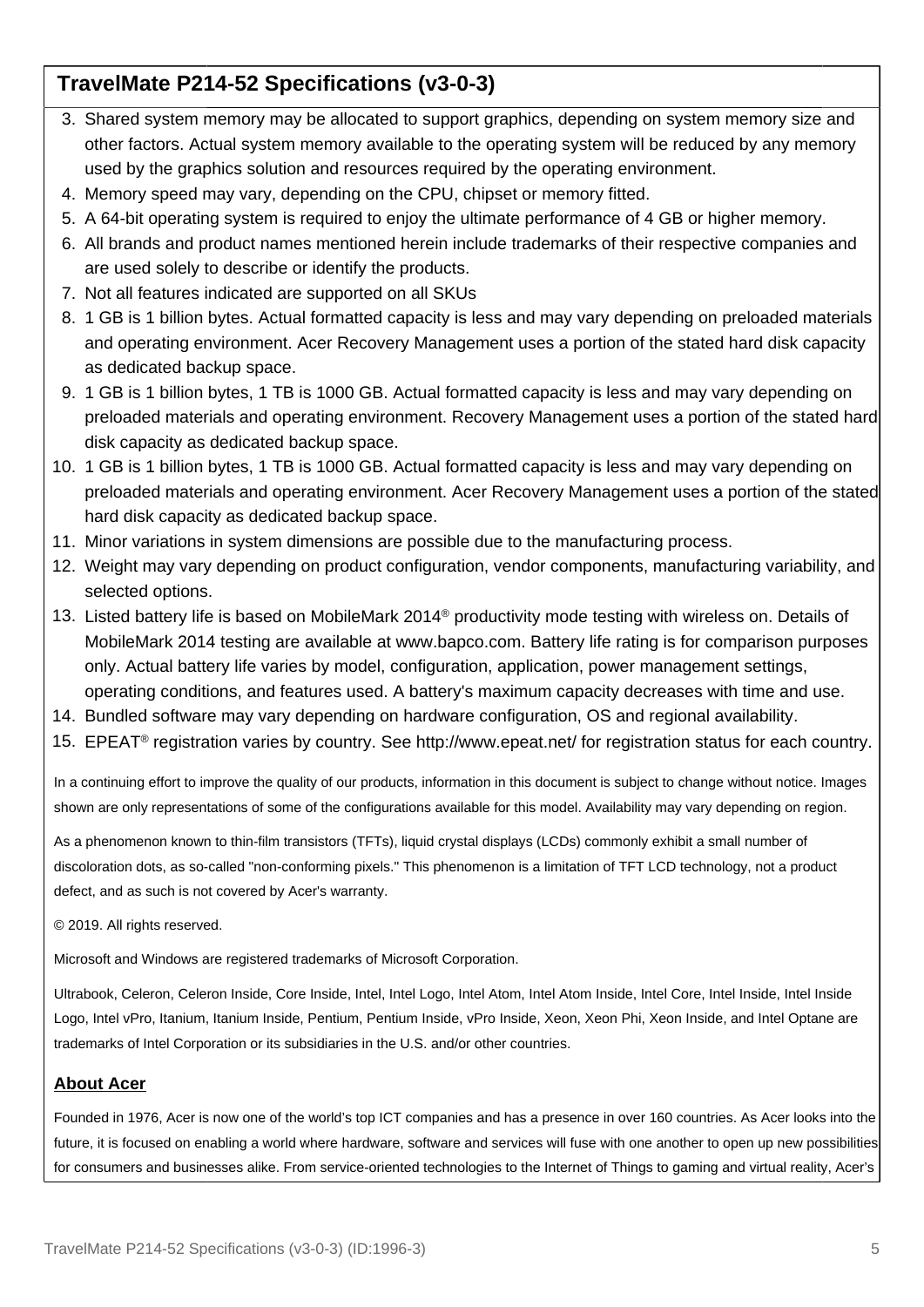